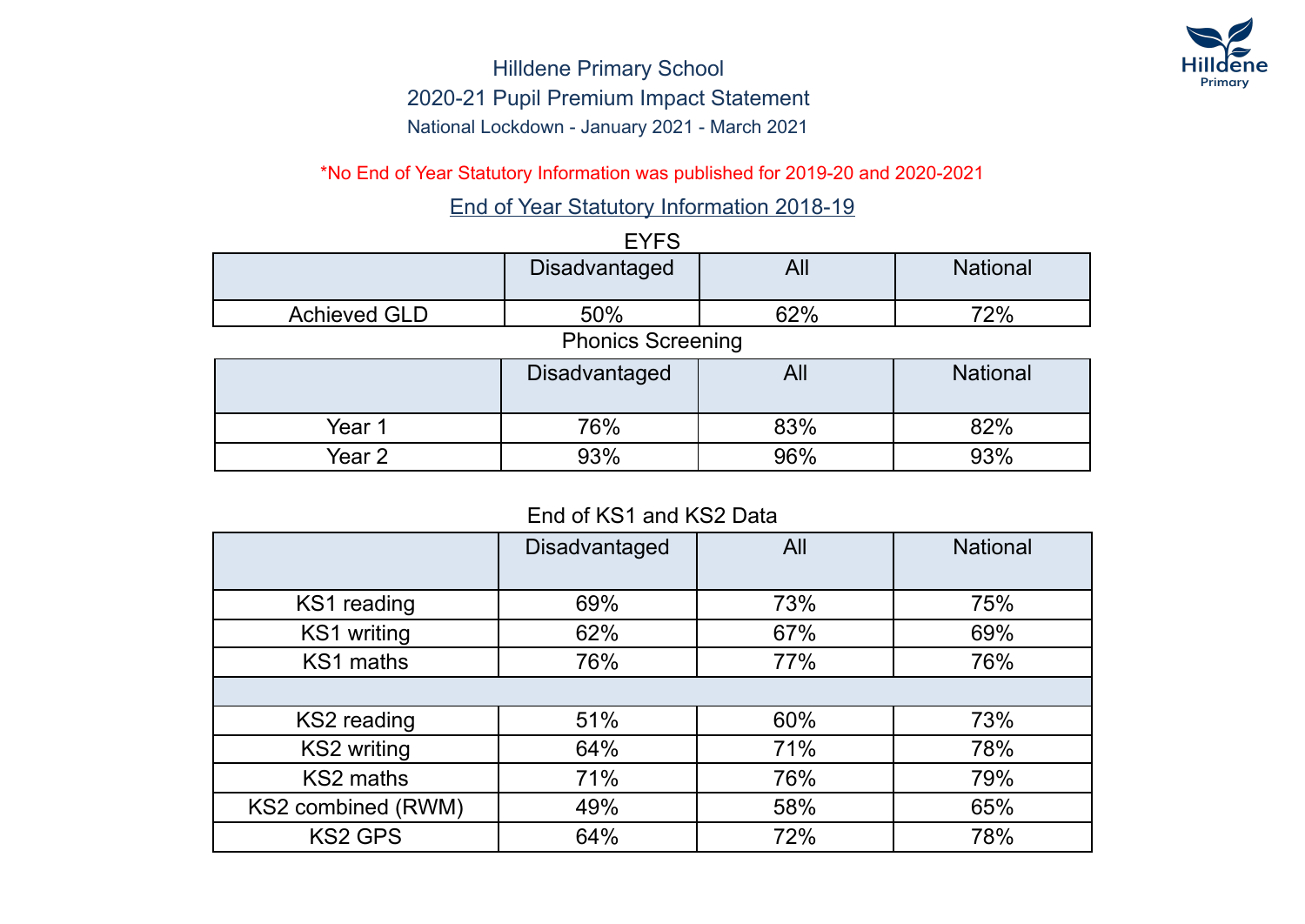

| <b>Item/Project/Support</b>                                                                  | <b>Rationale for this choice</b>                                                                                                                                                            | <b>Outcome</b>                                                                                                                                                                                                                                                                                                                                                  |                                                                                                                                                                                                                                                                                                                                                                                                                                                                        |                      |  |  |
|----------------------------------------------------------------------------------------------|---------------------------------------------------------------------------------------------------------------------------------------------------------------------------------------------|-----------------------------------------------------------------------------------------------------------------------------------------------------------------------------------------------------------------------------------------------------------------------------------------------------------------------------------------------------------------|------------------------------------------------------------------------------------------------------------------------------------------------------------------------------------------------------------------------------------------------------------------------------------------------------------------------------------------------------------------------------------------------------------------------------------------------------------------------|----------------------|--|--|
| <b>Teaching and Learning</b>                                                                 |                                                                                                                                                                                             |                                                                                                                                                                                                                                                                                                                                                                 |                                                                                                                                                                                                                                                                                                                                                                                                                                                                        |                      |  |  |
| Additional teaching staff,<br>providing daily<br>intervention in Literacy<br>and Mathematics | To improve pupil outcomes.<br>To improve engagement and<br>focus of pupils in lessons.<br>To provide provision for<br>targeted support groups in<br>addition to core lessons for<br>pupils. | be as a direct result of having an additional teacher.<br>throughout the academic year (January to March 2021).<br>Numbers of Pupil Premium Pupils on roll 2020-2021:<br>Nursery = $11$ (16%0)<br>Reception = $11(12%)$<br>Year $1 = 29$ (32%)<br>Year $2 = 25 (28%)$<br>Year $3 = 33(37%)$<br>Year $4 = 34 (37%)$<br>Year $5 = 33(38%)$<br>Year $6 = 42 (47%)$ | To raise attainment in reading, writing and mathematics to diminish the difference between<br>Pupil Premium children and non-Pupil Premium children. Due to further COVID restrictions<br>(mainly 'bubbles'), additional teachers were supporting individual year groups rather than<br>supporting targeted groups of pupils. This means that the outcomes of pupils cannot solely<br>It also needs to be considered that Pupils had remote learning for nearly a term |                      |  |  |
|                                                                                              |                                                                                                                                                                                             | *Additional teacher provision (Y6) 0.6 per week                                                                                                                                                                                                                                                                                                                 | % Level Achieved EXS and                                                                                                                                                                                                                                                                                                                                                                                                                                               | % Level Achieved GDS |  |  |
|                                                                                              |                                                                                                                                                                                             |                                                                                                                                                                                                                                                                                                                                                                 | <b>GDS</b>                                                                                                                                                                                                                                                                                                                                                                                                                                                             |                      |  |  |
|                                                                                              |                                                                                                                                                                                             | <b>Reading Overall</b><br>Reading PP                                                                                                                                                                                                                                                                                                                            | 75<br>76                                                                                                                                                                                                                                                                                                                                                                                                                                                               | 27<br>17             |  |  |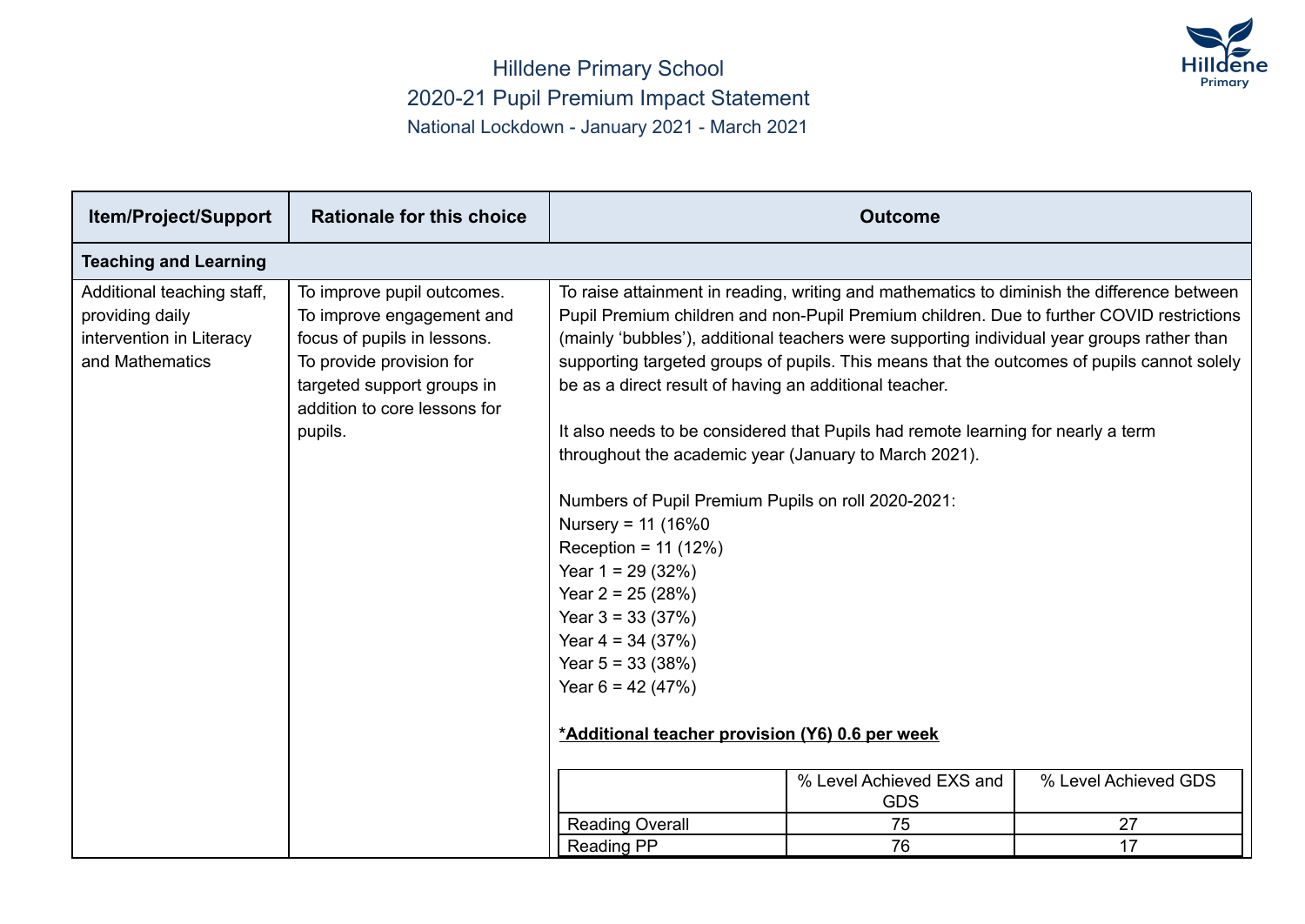

| Reading Non-PP                                                                                                                                                                                                                                                                                                                                                                                                                                                                                  | 74 | 36             |
|-------------------------------------------------------------------------------------------------------------------------------------------------------------------------------------------------------------------------------------------------------------------------------------------------------------------------------------------------------------------------------------------------------------------------------------------------------------------------------------------------|----|----------------|
|                                                                                                                                                                                                                                                                                                                                                                                                                                                                                                 |    |                |
| <b>Writing Overall</b>                                                                                                                                                                                                                                                                                                                                                                                                                                                                          | 57 | 6              |
| Writing PP                                                                                                                                                                                                                                                                                                                                                                                                                                                                                      | 57 | $\mathbf 0$    |
| <b>Writing Non-PP</b>                                                                                                                                                                                                                                                                                                                                                                                                                                                                           | 57 | 11             |
|                                                                                                                                                                                                                                                                                                                                                                                                                                                                                                 |    |                |
| <b>Maths Overall</b>                                                                                                                                                                                                                                                                                                                                                                                                                                                                            | 70 | 22             |
| Maths PP                                                                                                                                                                                                                                                                                                                                                                                                                                                                                        | 64 | 17             |
| Maths Non-PP                                                                                                                                                                                                                                                                                                                                                                                                                                                                                    | 74 | 28             |
|                                                                                                                                                                                                                                                                                                                                                                                                                                                                                                 |    |                |
| <b>Combined Overall</b>                                                                                                                                                                                                                                                                                                                                                                                                                                                                         | 52 | 3              |
| Combined PP                                                                                                                                                                                                                                                                                                                                                                                                                                                                                     | 50 | $\mathbf 0$    |
| <b>Combined Non-PP</b>                                                                                                                                                                                                                                                                                                                                                                                                                                                                          | 55 | $6\phantom{1}$ |
| Progress of all pupils:<br>Reading:<br>89% expected progress<br>• 99% accelerated progress<br>Writing:<br>• 90% expected progress<br>• 97% accelerated progress<br>Maths:<br>• 92% expected progress<br>• 97% accelerated progress<br>The majority of pupils (both PP and Non-PP) have made either expected or accelerated<br>progress throughout the year. Percentages achieved at the Expected and Greater Depth<br>standards are below previous published figures for National Expectations. |    |                |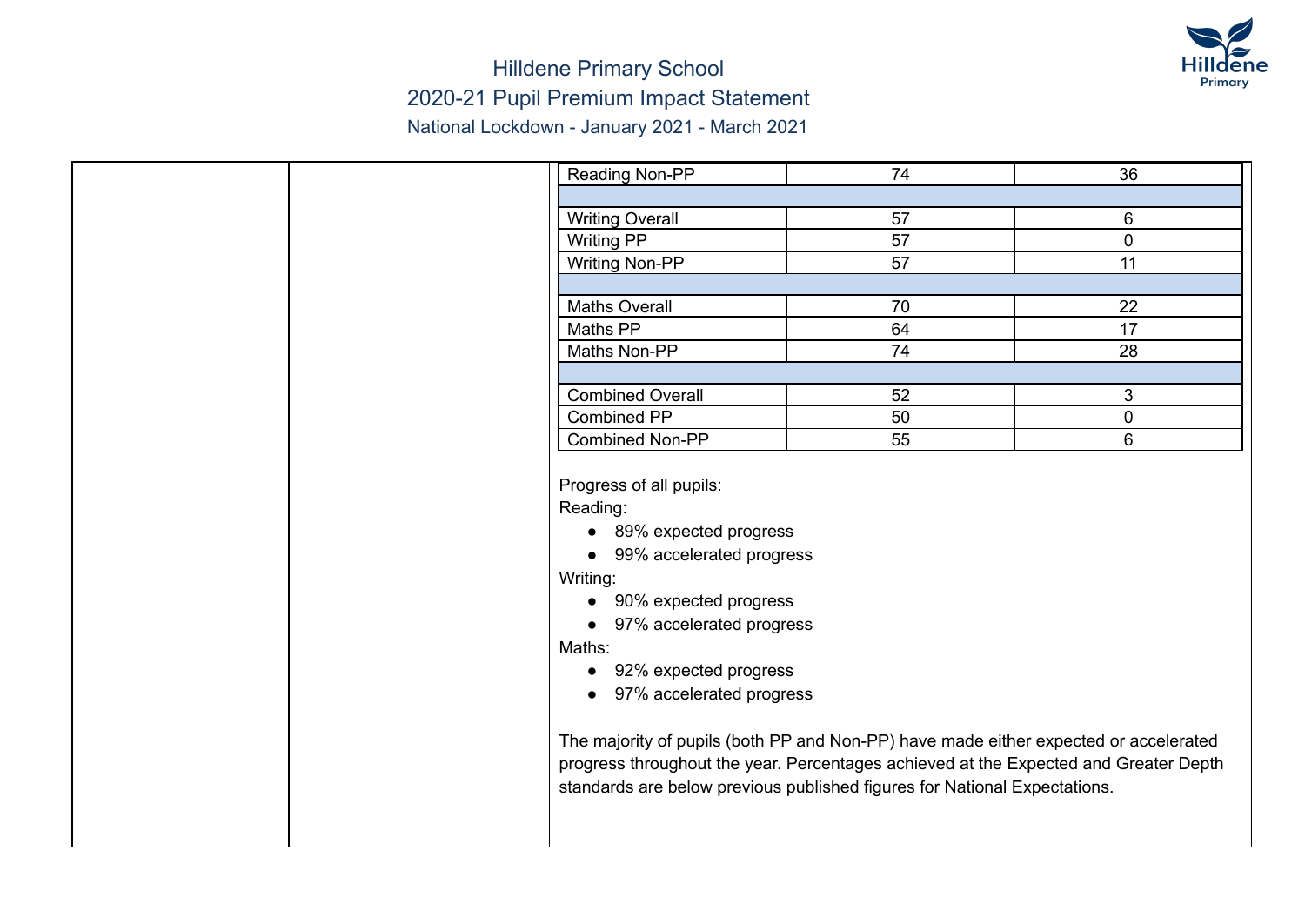

| *Additional teacher provision (Y5) 0.6 per week                                                                                                                                                                                                            |                          |                      |
|------------------------------------------------------------------------------------------------------------------------------------------------------------------------------------------------------------------------------------------------------------|--------------------------|----------------------|
|                                                                                                                                                                                                                                                            | % Level Achieved EXS and | % Level Achieved GDS |
|                                                                                                                                                                                                                                                            | <b>GDS</b>               |                      |
| <b>Reading Overall</b>                                                                                                                                                                                                                                     | 27                       | $\overline{7}$       |
| Reading PP                                                                                                                                                                                                                                                 | 27                       | 3                    |
| Reading Non-PP                                                                                                                                                                                                                                             | 27                       | 9                    |
|                                                                                                                                                                                                                                                            |                          |                      |
| <b>Writing Overall</b>                                                                                                                                                                                                                                     | 20                       | $\overline{2}$       |
| <b>Writing PP</b>                                                                                                                                                                                                                                          | 12                       | 25                   |
| <b>Writing Non-PP</b>                                                                                                                                                                                                                                      | 25                       | $\,6\,$              |
|                                                                                                                                                                                                                                                            |                          |                      |
| <b>Maths Overall</b>                                                                                                                                                                                                                                       | 24                       | 5                    |
| Maths PP                                                                                                                                                                                                                                                   | 18                       | 3                    |
| Maths Non-PP                                                                                                                                                                                                                                               | 27                       | 5                    |
|                                                                                                                                                                                                                                                            |                          |                      |
| <b>Combined Overall</b>                                                                                                                                                                                                                                    | 14                       | 0                    |
| <b>Combined PP</b>                                                                                                                                                                                                                                         | 9                        | $\mathbf 0$          |
| Combined Non-PP                                                                                                                                                                                                                                            | 16                       | $\mathbf 0$          |
| Progress of all pupils:<br>Reading:<br>• 66% expected progress<br>• 48% accelerated progress<br>Writing:<br>37% expected progress<br>$\bullet$<br>• 32% accelerated progress<br>Maths:<br>• 37% expected progress<br>38% accelerated progress<br>$\bullet$ |                          |                      |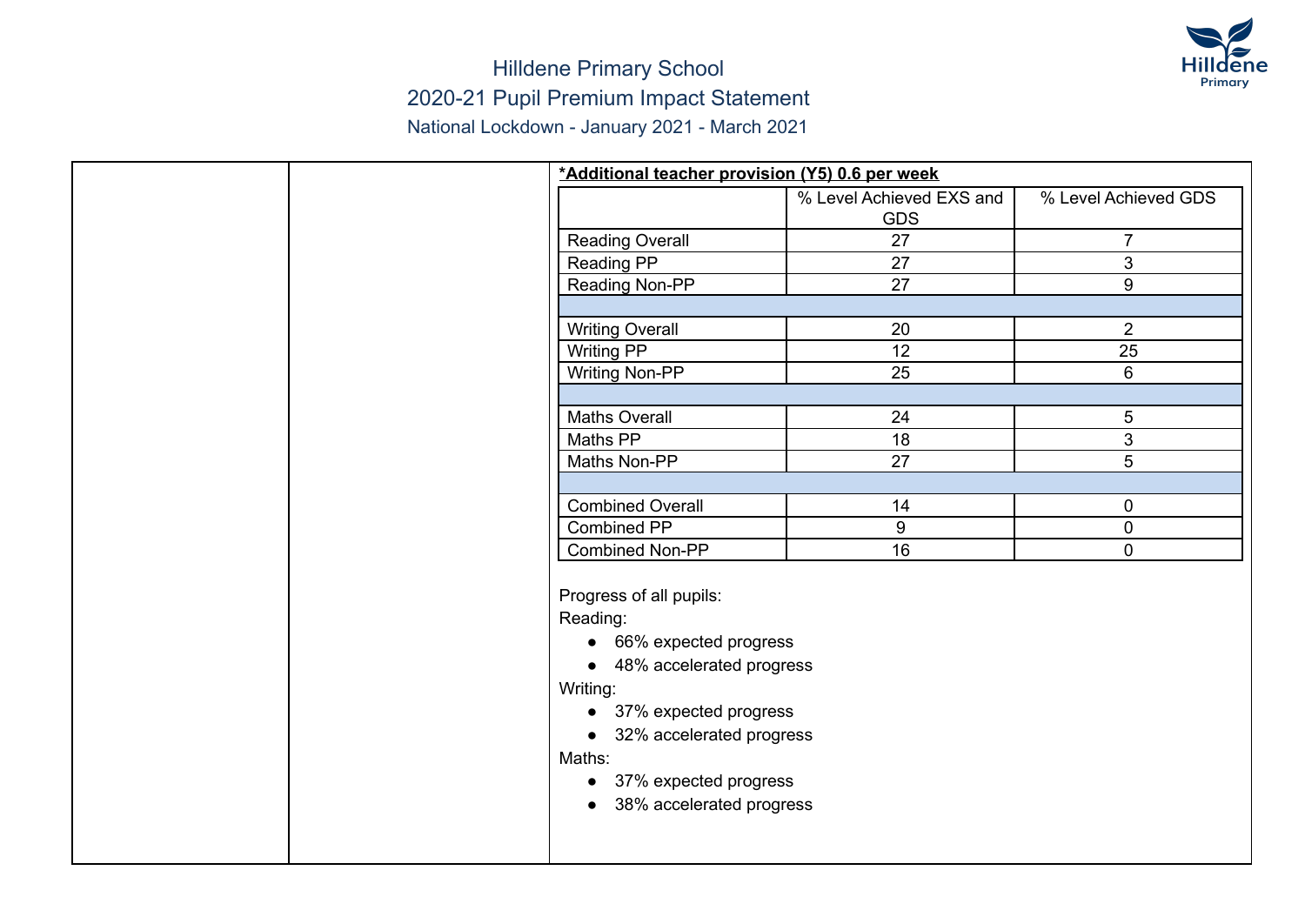

|  | *Additional teacher provision (Y4)    |                          |                      |
|--|---------------------------------------|--------------------------|----------------------|
|  |                                       | % Level Achieved EXS and | % Level Achieved GDS |
|  |                                       | <b>GDS</b>               |                      |
|  | <b>Reading Overall</b>                | 61                       | 15                   |
|  | Reading PP                            | 44                       | 9                    |
|  | Reading Non-PP                        | 71                       | 18                   |
|  |                                       |                          |                      |
|  | <b>Writing Overall</b>                | 49                       | $\overline{2}$       |
|  | <b>Writing PP</b>                     | 29                       | $\mathfrak{S}$       |
|  | <b>Writing Non-PP</b>                 | 62                       | $\overline{2}$       |
|  |                                       |                          |                      |
|  | <b>Maths Overall</b>                  | 62                       | 11                   |
|  | Maths PP                              | 47                       | 12                   |
|  | Maths Non-PP                          | 71                       | 11                   |
|  |                                       |                          |                      |
|  | <b>Combined Overall</b>               | 43                       | 0                    |
|  | Combined PP                           | 9                        | $\mathbf 0$          |
|  | Combined Non-PP                       | 51                       | $\mathbf 0$          |
|  |                                       |                          |                      |
|  | Progress of all pupils:               |                          |                      |
|  | Reading:                              |                          |                      |
|  | • 87% expected progress               |                          |                      |
|  | • 79% accelerated progress            |                          |                      |
|  | Writing:                              |                          |                      |
|  | 82% expected progress<br>$\bullet$    |                          |                      |
|  | 74% accelerated progress<br>$\bullet$ |                          |                      |
|  | Maths:                                |                          |                      |
|  | • 85% expected progress               |                          |                      |
|  | 80% accelerated progress<br>$\bullet$ |                          |                      |
|  |                                       |                          |                      |
|  |                                       |                          |                      |
|  |                                       |                          |                      |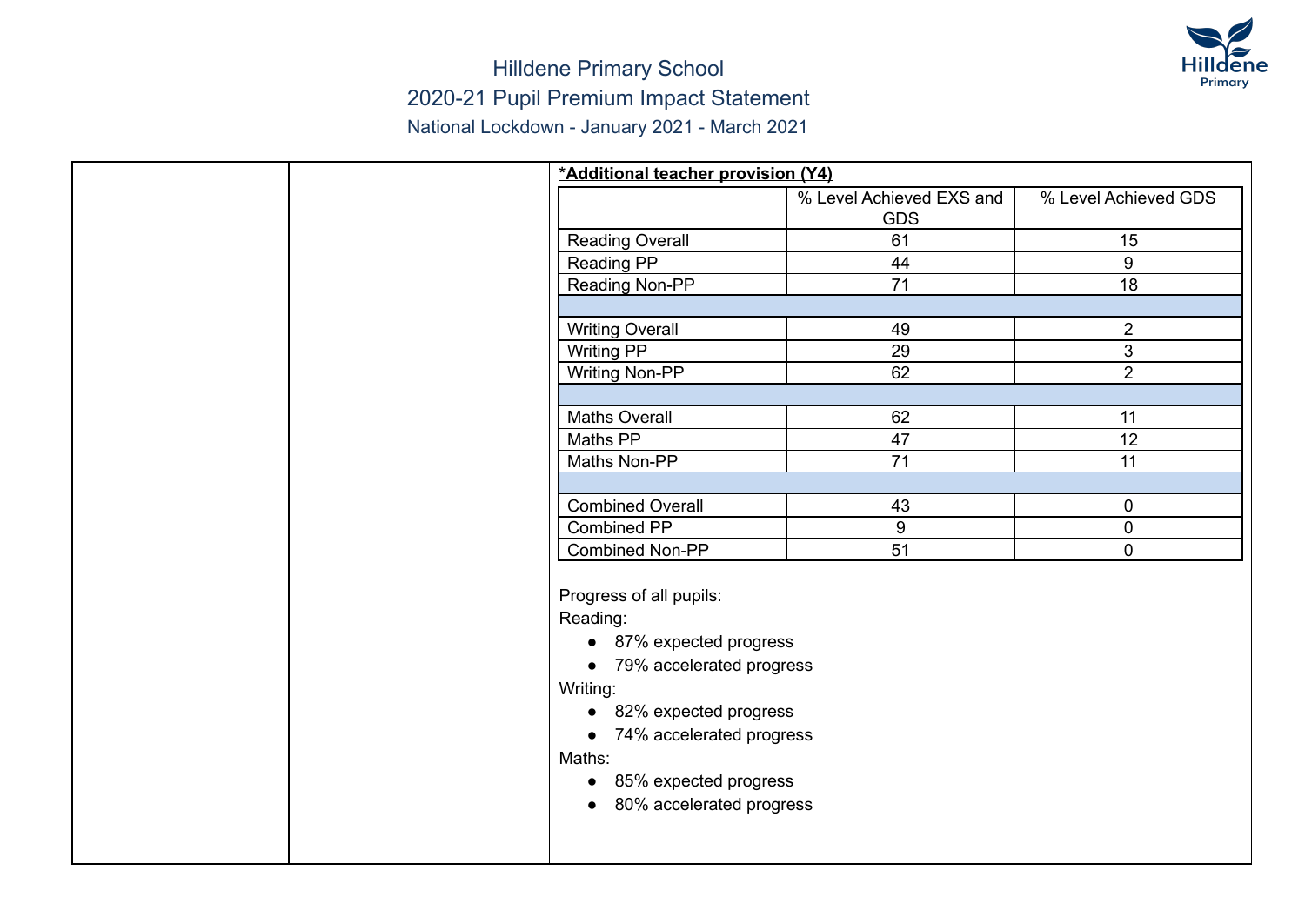

|  | *Additional teacher provision (Y3) 0.6 days per week |                          |                      |
|--|------------------------------------------------------|--------------------------|----------------------|
|  |                                                      | % Level Achieved EXS and | % Level Achieved GDS |
|  |                                                      | <b>GDS</b>               |                      |
|  | <b>Reading Overall</b>                               | 42                       | 17                   |
|  | <b>Reading PP</b>                                    | 27                       | $\overline{0}$       |
|  | Reading Non-PP                                       | 52                       | 27                   |
|  |                                                      |                          |                      |
|  | <b>Writing Overall</b>                               | 40                       | 6                    |
|  | <b>Writing PP</b>                                    | 18                       | $\mathbf 0$          |
|  | <b>Writing Non-PP</b>                                | 54                       | 9                    |
|  |                                                      |                          |                      |
|  | <b>Maths Overall</b>                                 | 43                       | 13                   |
|  | Maths PP                                             | 30                       | 6                    |
|  | Maths Non-PP                                         | 52                       | 18                   |
|  |                                                      |                          |                      |
|  | <b>Combined Overall</b>                              | 59                       | 4                    |
|  | Combined PP                                          | 45                       | $\mathbf 0$          |
|  | Combined Non-PP                                      | 63                       | $\overline{7}$       |
|  |                                                      |                          |                      |
|  | Progress of all pupils:                              |                          |                      |
|  | Reading:                                             |                          |                      |
|  | • 72% expected progress                              |                          |                      |
|  | • 59% accelerated progress                           |                          |                      |
|  | Writing:                                             |                          |                      |
|  | 66% expected progress<br>$\bullet$                   |                          |                      |
|  | • 45% accelerated progress                           |                          |                      |
|  | Maths:                                               |                          |                      |
|  | • 77% expected progress                              |                          |                      |
|  | 63% accelerated progress                             |                          |                      |
|  |                                                      |                          |                      |
|  |                                                      |                          |                      |
|  |                                                      |                          |                      |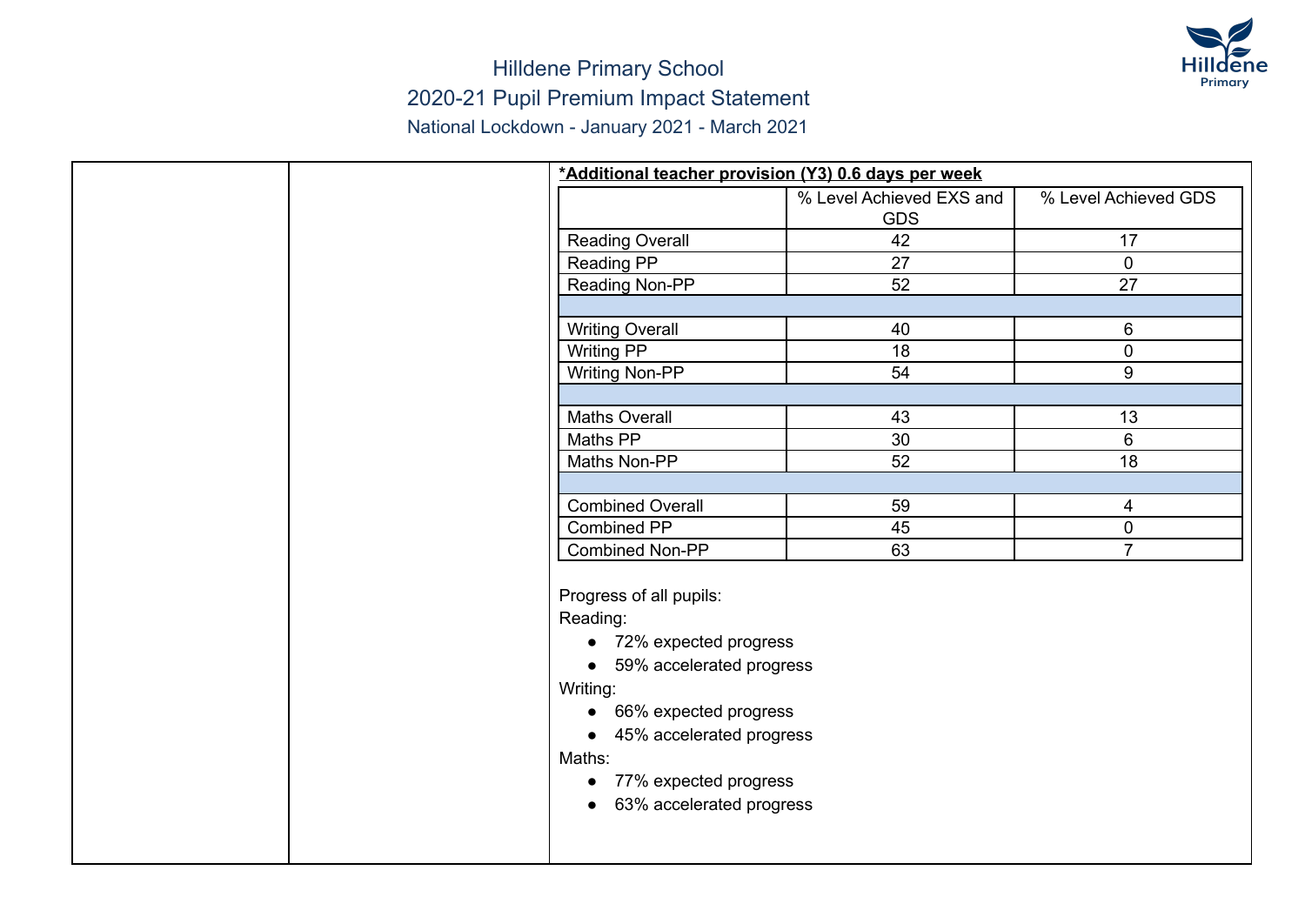

|  | *Additional teacher provision (Y1) 0.4 days per week |                        |                                                                                                                                                                                                                                |                        |                      |
|--|------------------------------------------------------|------------------------|--------------------------------------------------------------------------------------------------------------------------------------------------------------------------------------------------------------------------------|------------------------|----------------------|
|  |                                                      |                        | % Level Achieved EXS and                                                                                                                                                                                                       |                        | % Level Achieved GDS |
|  |                                                      |                        | <b>GDS</b>                                                                                                                                                                                                                     |                        |                      |
|  | <b>Reading Overall</b>                               |                        | 40                                                                                                                                                                                                                             |                        | 6                    |
|  | Reading PP                                           |                        | 24                                                                                                                                                                                                                             |                        | $\overline{0}$       |
|  | Reading Non-PP                                       |                        | 46                                                                                                                                                                                                                             |                        | 8                    |
|  |                                                      |                        |                                                                                                                                                                                                                                |                        |                      |
|  | <b>Writing Overall</b>                               |                        | 33                                                                                                                                                                                                                             |                        | $\mathbf{3}$         |
|  | Writing PP                                           |                        | 10                                                                                                                                                                                                                             |                        | $\mathbf 0$          |
|  | <b>Writing Non-PP</b>                                |                        | 43                                                                                                                                                                                                                             |                        | $5\overline{)}$      |
|  |                                                      |                        |                                                                                                                                                                                                                                |                        |                      |
|  | <b>Maths Overall</b>                                 |                        | 30                                                                                                                                                                                                                             |                        | 0                    |
|  | Maths PP                                             |                        | $\overline{17}$                                                                                                                                                                                                                |                        | $\overline{0}$       |
|  | Maths Non-PP                                         |                        | 39                                                                                                                                                                                                                             |                        | $\mathbf 0$          |
|  |                                                      |                        |                                                                                                                                                                                                                                |                        |                      |
|  | <b>Combined Overall</b>                              |                        | 30                                                                                                                                                                                                                             |                        | 4                    |
|  | Combined PP                                          |                        | 17                                                                                                                                                                                                                             |                        | $\mathbf 0$          |
|  | <b>Combined Non-PP</b>                               |                        | 36                                                                                                                                                                                                                             |                        | $\overline{0}$       |
|  | <b>Phonics Screening</b>                             |                        | 46% of the cohort achieved the expected standard compared to 82% National<br>expectations (please note that 2018/19 is the last reported data to make comparisons to).<br>*Additional teacher provision (YR) 0.6 days per week |                        |                      |
|  |                                                      |                        | <b>Pupils achieving Good Level of Development = 60%</b>                                                                                                                                                                        |                        |                      |
|  |                                                      |                        |                                                                                                                                                                                                                                | % Level Achieved Early |                      |
|  |                                                      |                        |                                                                                                                                                                                                                                | Learning Goal          |                      |
|  |                                                      | <b>Reading Overall</b> |                                                                                                                                                                                                                                | 64                     |                      |
|  |                                                      | <b>Reading PP</b>      |                                                                                                                                                                                                                                | 38                     |                      |
|  |                                                      |                        |                                                                                                                                                                                                                                |                        |                      |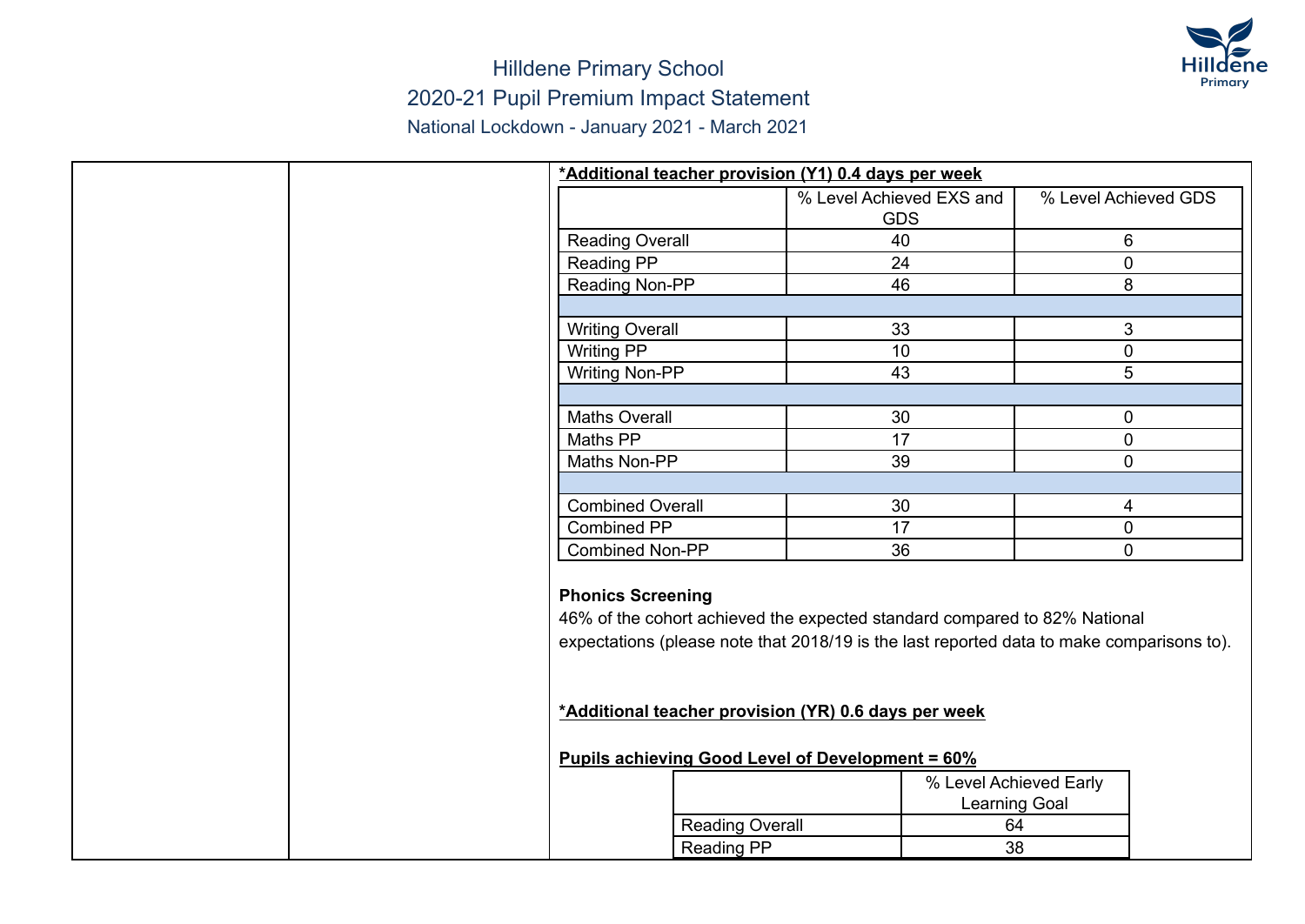

|                     |                                |                          | <b>Writing Overall</b>                                                                                                                      | 60  |  |
|---------------------|--------------------------------|--------------------------|---------------------------------------------------------------------------------------------------------------------------------------------|-----|--|
|                     |                                |                          | <b>Writing PP</b>                                                                                                                           | 31  |  |
|                     |                                |                          |                                                                                                                                             |     |  |
|                     |                                |                          | <b>Number Overall</b>                                                                                                                       | 69  |  |
|                     |                                |                          | Number PP                                                                                                                                   | 39  |  |
|                     |                                |                          |                                                                                                                                             |     |  |
|                     |                                |                          | Shape, Space and Measure<br>Overall                                                                                                         | 74  |  |
|                     |                                |                          | Shape, Space and Measure<br>PP                                                                                                              | 50  |  |
|                     |                                |                          |                                                                                                                                             |     |  |
|                     |                                |                          | <b>Speaking Overall</b>                                                                                                                     | 80  |  |
|                     |                                |                          | Speaking PP                                                                                                                                 | 88  |  |
|                     |                                |                          |                                                                                                                                             |     |  |
|                     |                                |                          | <b>Listening Overall</b>                                                                                                                    | 92  |  |
|                     |                                |                          | Listening PP                                                                                                                                | 100 |  |
|                     |                                |                          |                                                                                                                                             |     |  |
|                     |                                |                          | <b>Understanding Overall</b>                                                                                                                | 86  |  |
|                     |                                |                          | <b>Understanding PP</b>                                                                                                                     | 100 |  |
|                     |                                |                          |                                                                                                                                             |     |  |
| Speech and Language | To improve pupil outcomes in   | Improved pupil outcomes. |                                                                                                                                             |     |  |
| Support             | reading, writing and maths.    |                          | Increased confidence as learners.                                                                                                           |     |  |
|                     | To improve speech,             |                          | Improved speech, communication and language skills.                                                                                         |     |  |
|                     | communication and language     |                          |                                                                                                                                             |     |  |
|                     | skills.                        |                          | Consideration needs to be noted that due to COVID restrictions pupils were receiving                                                        |     |  |
|                     | To improve pupil confidence.   |                          | remote learning for a term of the academic year (January to March 2021).                                                                    |     |  |
|                     | To improve pupil engagement in |                          |                                                                                                                                             |     |  |
|                     | lessons.                       |                          | Due to COVID staffing of speech and language support was not fully met. S&L teacher left<br>in December and was replaced in September 2021. |     |  |
|                     |                                |                          |                                                                                                                                             |     |  |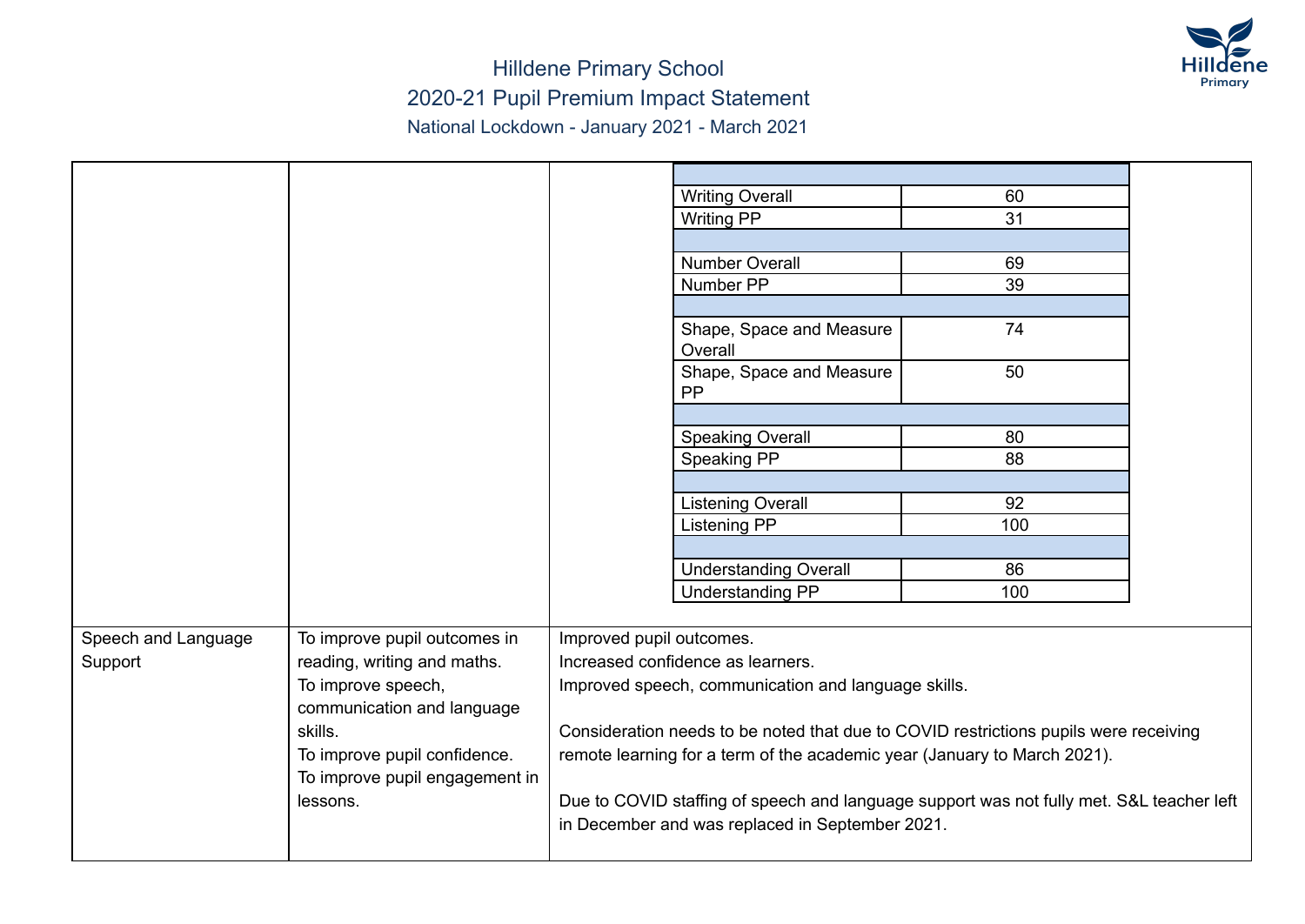

|                    | To support parents in<br>communication with their<br>children.                    | Support for S&L was offered via Zoom to a limited number of pupils from the SENDCo as<br>well as resources that were collected for parents to support pupils whilst working remotely.                                                                                                                                                                                                                                                                                                                                                                                                                                                                                                                                                                                                                                                                                                                                                                                                                                  |                                                                            |
|--------------------|-----------------------------------------------------------------------------------|------------------------------------------------------------------------------------------------------------------------------------------------------------------------------------------------------------------------------------------------------------------------------------------------------------------------------------------------------------------------------------------------------------------------------------------------------------------------------------------------------------------------------------------------------------------------------------------------------------------------------------------------------------------------------------------------------------------------------------------------------------------------------------------------------------------------------------------------------------------------------------------------------------------------------------------------------------------------------------------------------------------------|----------------------------------------------------------------------------|
|                    |                                                                                   |                                                                                                                                                                                                                                                                                                                                                                                                                                                                                                                                                                                                                                                                                                                                                                                                                                                                                                                                                                                                                        | Total Cost: £142,314.72                                                    |
|                    |                                                                                   |                                                                                                                                                                                                                                                                                                                                                                                                                                                                                                                                                                                                                                                                                                                                                                                                                                                                                                                                                                                                                        | <b>Percentage of Expenditure: 54%</b>                                      |
| <b>Pastoral</b>    |                                                                                   |                                                                                                                                                                                                                                                                                                                                                                                                                                                                                                                                                                                                                                                                                                                                                                                                                                                                                                                                                                                                                        |                                                                            |
| <b>HSSW and LM</b> | To provide social and emotional<br>support to families and improve<br>attendance. | To provide social and emotional support to pupils and their families and improve<br>attendance.<br>Improved emotional, social and physical wellbeing within the school.<br>Number of fixed term exclusions has reduced.<br>Attendance has improved and is increasing to be inline with National expectations.<br>Effective safeguarding procedures, systems and processes.<br>Special recognition from London Safeguarding board about work to improve<br>asthma awareness across borough schools.<br>Ofsted reports:<br>Leaders, including the governing body, have ensured that keeping children safe is<br>at the forefront of the school's work. You have created a nurturing environment<br>where pupils feel protected and cared for.<br>Pupils say they feel safe in school and the overwhelming majority of parents who<br>answered Ofsted's online questionnaire agreed.<br>Leaders have developed a strong safeguarding culture in the school which is<br>supported well by effective systems and practices. | <b>Total Cost: £117,659.00</b><br>Percentage of<br><b>Expenditure: 45%</b> |
|                    |                                                                                   |                                                                                                                                                                                                                                                                                                                                                                                                                                                                                                                                                                                                                                                                                                                                                                                                                                                                                                                                                                                                                        |                                                                            |